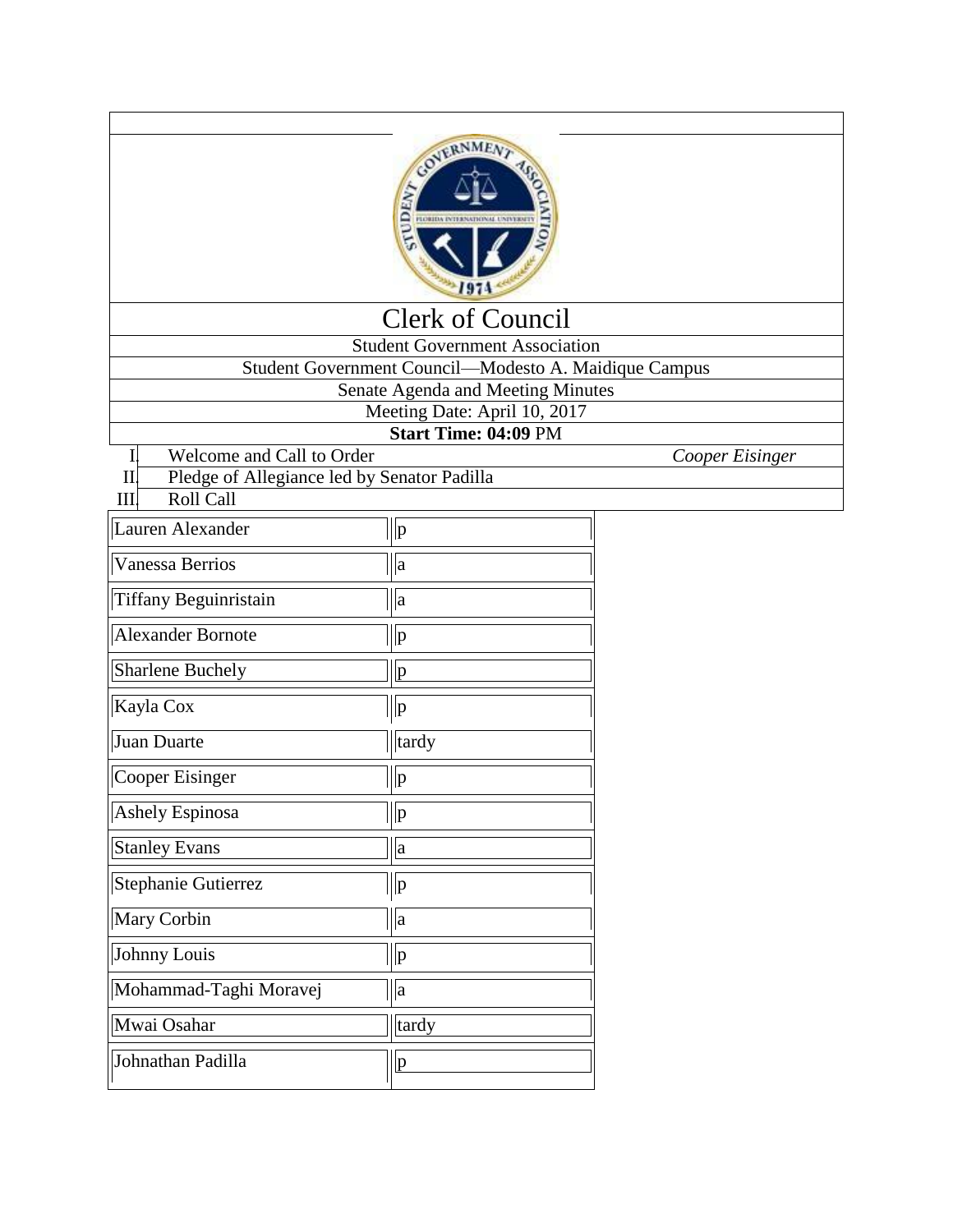| Jesus Pernia           | a                                       |                                                                                 |
|------------------------|-----------------------------------------|---------------------------------------------------------------------------------|
| Monica Reyes           | p                                       |                                                                                 |
| Gilbert Rodriguez      | p                                       |                                                                                 |
| <b>Simran Sakraney</b> | p                                       |                                                                                 |
| Rocio Taveras          | $\rm{a}$                                |                                                                                 |
| Martin Villamizar      | $\rm{a}$                                |                                                                                 |
| Anjali Tripathi        | a                                       |                                                                                 |
| Mariana Restrepo       | e                                       |                                                                                 |
| Antonia Passalacqua    | p                                       |                                                                                 |
| John Ukenye            | p                                       |                                                                                 |
| Kevin Orcel            | $\rm{a}$                                |                                                                                 |
| Victoria Lockwood      | p                                       |                                                                                 |
| Eric Jones             | p                                       |                                                                                 |
| Peter Hernandez        | excused tardy                           |                                                                                 |
|                        |                                         |                                                                                 |
|                        |                                         |                                                                                 |
| Old Business:          |                                         |                                                                                 |
|                        | and senator jones seconds.motion passes | Approval of previous minutes- senator Reyes motions to approve previous minutes |
| New Business:          |                                         |                                                                                 |
| $\bullet$              |                                         | SA 1709- senator jones motions to bypass the second reading and senator buchely |
| seconds, motion passes |                                         |                                                                                 |

Lauren Alexander

Vanessa Berrios

Tiffany Beguinristain

Alexander Bornote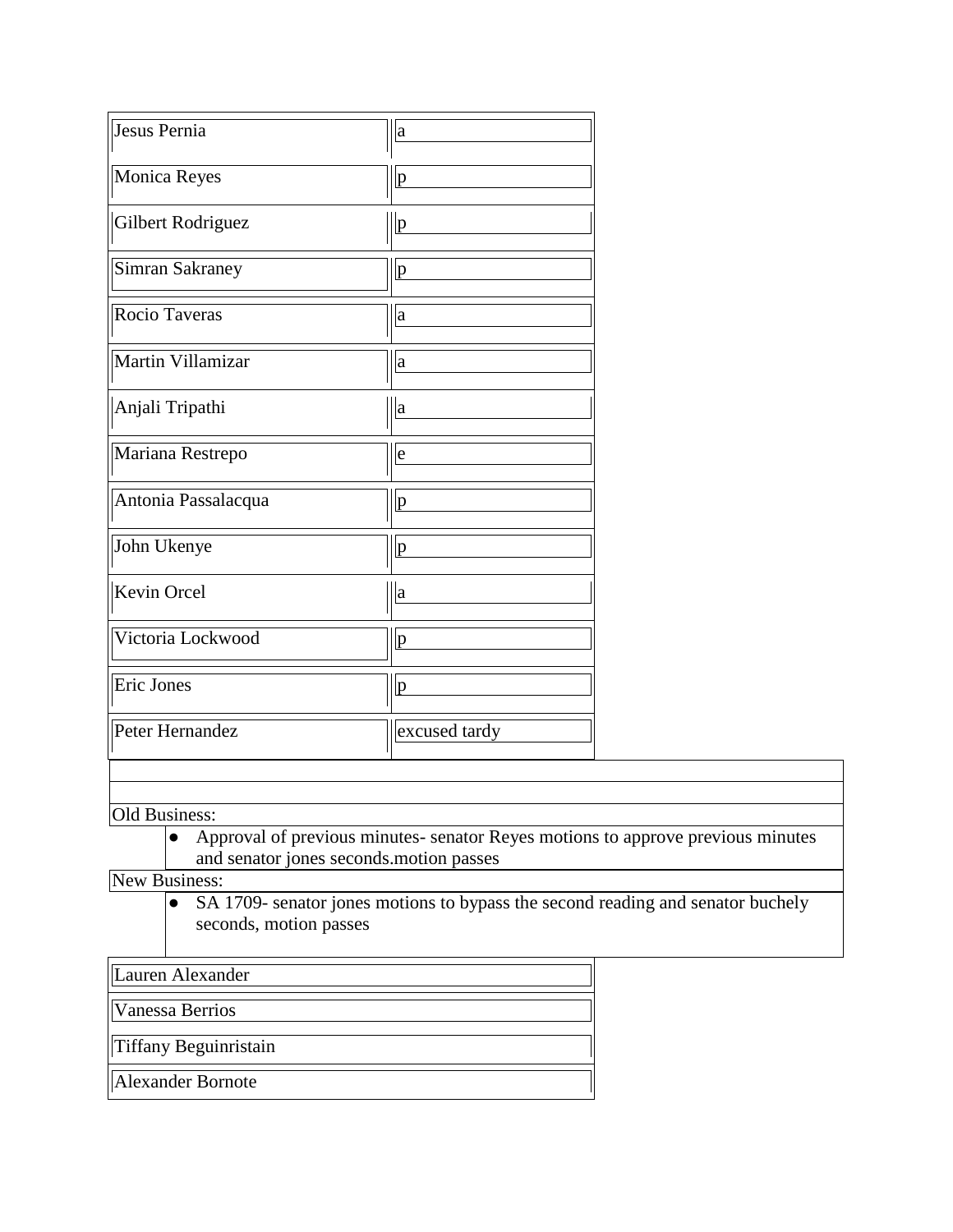| Sharlene Buchely       |
|------------------------|
| Kayla Cox              |
| Juan Duarte            |
| Cooper Eisinger        |
| Ashely Espinosa        |
| <b>Stanley Evans</b>   |
| Stephanie Gutierrez    |
| Mary Corbin            |
| Johnny Louis           |
| Mohammad-Taghi Moravej |
| Mwai Osahar            |
| Johnathan Padilla      |
| Jesus Pernia           |
| Monica Reyes           |
| Gilbert Rodriguez      |
| Simran Sakraney        |
| Rocio Taveras          |
| Martin Villamizar      |
| Anjali Tripathi        |
| Mariana Restrepo       |
| Antonia Passalacqua    |
| John Ukenye            |
| Kevin Orcel            |
| Victoria Lockwood      |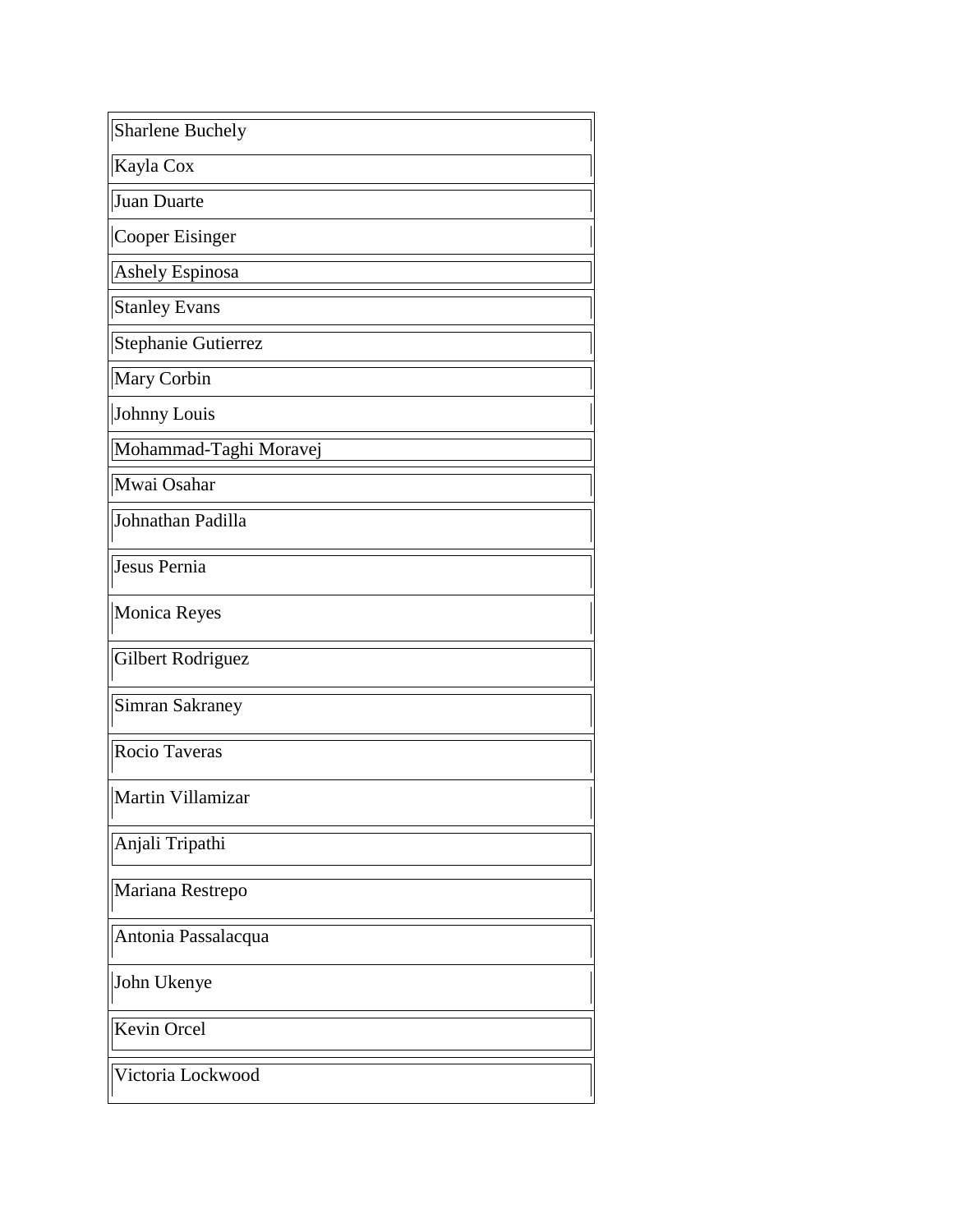Eric Jones

Peter Hernandez

\*quorum not meet

- Finance Committee
	- -One more request, \$4745 in the budget if approved
- SA 1709...again- senator jones motions to bypass the second reading and senator buchely seconds, motion passes

| Lauren Alexander-y            |
|-------------------------------|
| Vanessa Berrios-absent        |
| Tiffany Beguinristain-absent  |
| Alexander Bornote-y           |
| Sharlene Buchely-y            |
| Kayla Cox-y                   |
| Juan Duarte-y                 |
| Cooper Eisinger-y             |
| Ashely Espinosa-y             |
| <b>Stanley Evans-absent</b>   |
| Stephanie Gutierrez-y         |
| Mary Corbin-absent            |
| Johnny Louis-y                |
| Mohammad-Taghi Moravej-absent |
| Mwai Osahar-y                 |
| Johnathan Padilla-y           |
| Jesus Pernia-absent           |
| Monica Reyes -y               |
| Gilbert Rodriguez-y           |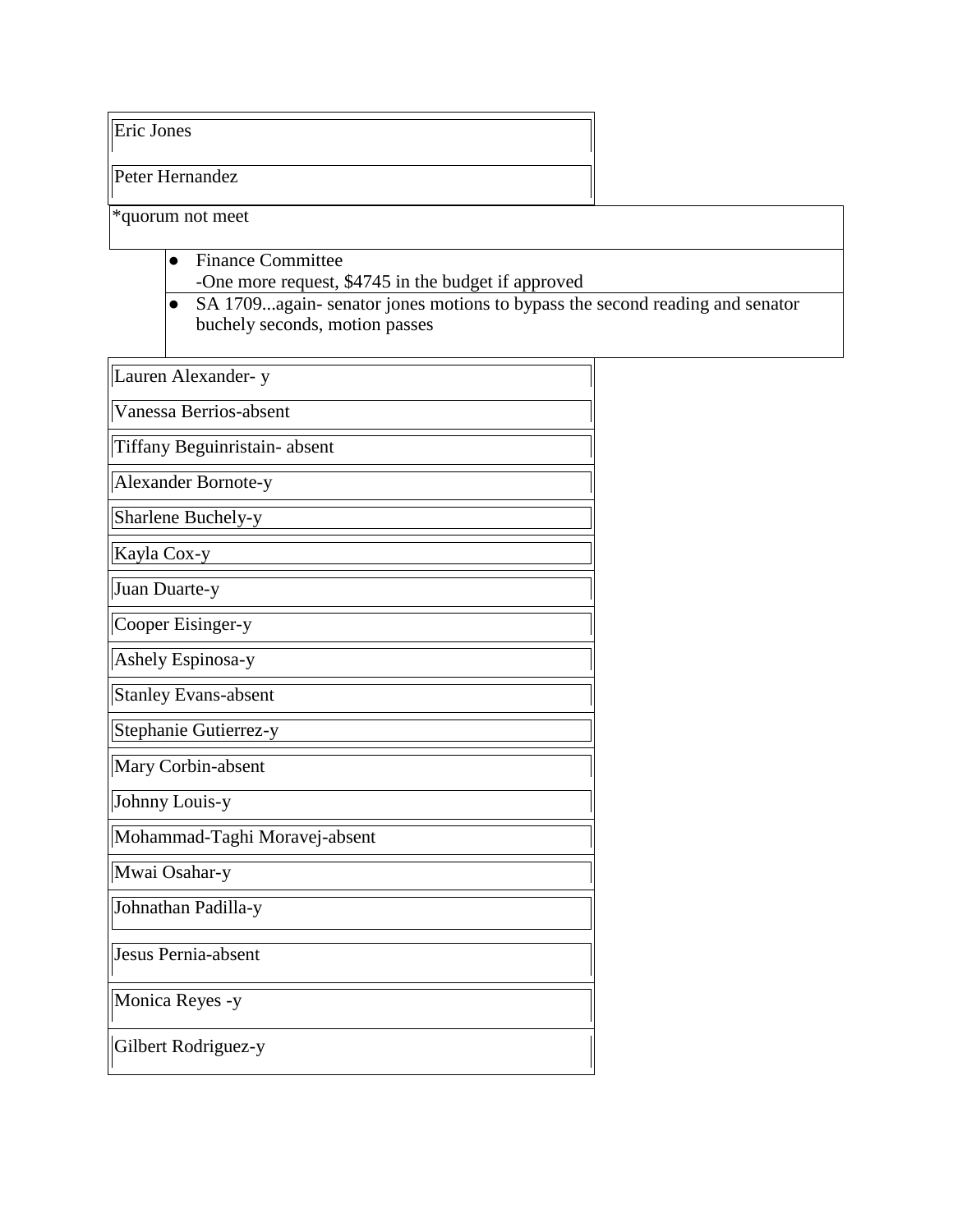| Simran Sakraney-y                                                                                                                                                                                                                                                                                                    |  |  |  |
|----------------------------------------------------------------------------------------------------------------------------------------------------------------------------------------------------------------------------------------------------------------------------------------------------------------------|--|--|--|
| Rocio Taveras-absent                                                                                                                                                                                                                                                                                                 |  |  |  |
|                                                                                                                                                                                                                                                                                                                      |  |  |  |
| Anjali Tripathi-absent                                                                                                                                                                                                                                                                                               |  |  |  |
| Mariana Restrepo-absent                                                                                                                                                                                                                                                                                              |  |  |  |
| Antonia Passalacqua-y                                                                                                                                                                                                                                                                                                |  |  |  |
| John Ukenye-y                                                                                                                                                                                                                                                                                                        |  |  |  |
| Kevin Orcel-absent                                                                                                                                                                                                                                                                                                   |  |  |  |
| Victoria Lockwood-y                                                                                                                                                                                                                                                                                                  |  |  |  |
| Eric Jones-y                                                                                                                                                                                                                                                                                                         |  |  |  |
| Peter Hernandez-y                                                                                                                                                                                                                                                                                                    |  |  |  |
| Yays-19<br>Nays-0<br>Abstations-0<br>*motion passes!!!!                                                                                                                                                                                                                                                              |  |  |  |
| Rules, Legislation, and Judiciary Committee                                                                                                                                                                                                                                                                          |  |  |  |
| Operational Review Committee- survey to figure what students want with their space,<br>$\bullet$<br>meeting with michelle                                                                                                                                                                                            |  |  |  |
| Internal Affairs Committee- impeachment issue: attendance clause was modified last<br>semester to make it realistic. Man hunt for this bill, this bill is one that was passed in<br>fall. Any recent committee minutes send to Senator Alexander. Congrats on the mug<br>John!                                       |  |  |  |
| Student Advocacy Committee-No changes                                                                                                                                                                                                                                                                                |  |  |  |
| GPSC- no updates                                                                                                                                                                                                                                                                                                     |  |  |  |
| <b>New Business</b><br>Senator Alexander moves to bring a bill to the floor (SB 1706) Senator Jones<br>seconds, movement passes. Changing the bill from two absences to three absences.<br>Fourth absence is impeachment. Senator Jones motions to bypass second reading and<br>senator reyes seconds. motion passes |  |  |  |

Lauren Alexander- y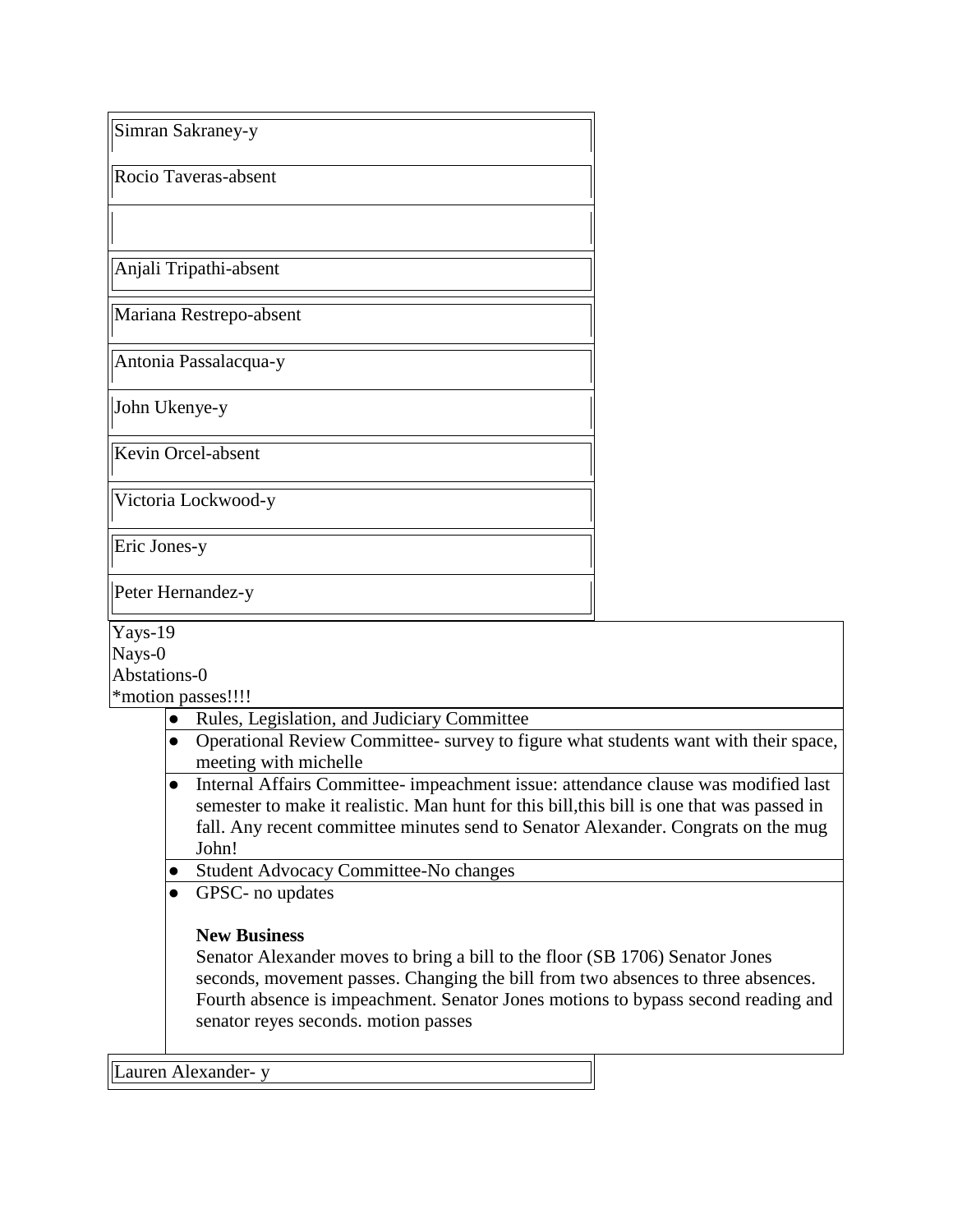| Vanessa Berrios-absent        |  |
|-------------------------------|--|
| Tiffany Beguinristain-absent  |  |
| Alexander Bornote-y           |  |
| Sharlene Buchely-y            |  |
| Kayla Cox-y                   |  |
| Juan Duarte-y                 |  |
| Cooper Eisinger-y             |  |
| Ashely Espinosa-y             |  |
| <b>Stanley Evans-absent</b>   |  |
| Stephanie Gutierrez-y         |  |
| Mary Corbin-absent            |  |
| Johnny Louis-y                |  |
| Mohammad-Taghi Moravej-absent |  |
| Mwai Osahar-y                 |  |
| Johnathan Padilla-y           |  |
| Jesus Pernia-absent           |  |
| Monica Reyes -y               |  |
| Gilbert Rodriguez-y           |  |
| Simran Sakraney-y             |  |
| Rocio Taveras-absent          |  |
|                               |  |
| Anjali Tripathi-absent        |  |
| Mariana Restrepo-absent       |  |
| Antonia Passalacqua-y         |  |
| John Ukenye-y                 |  |